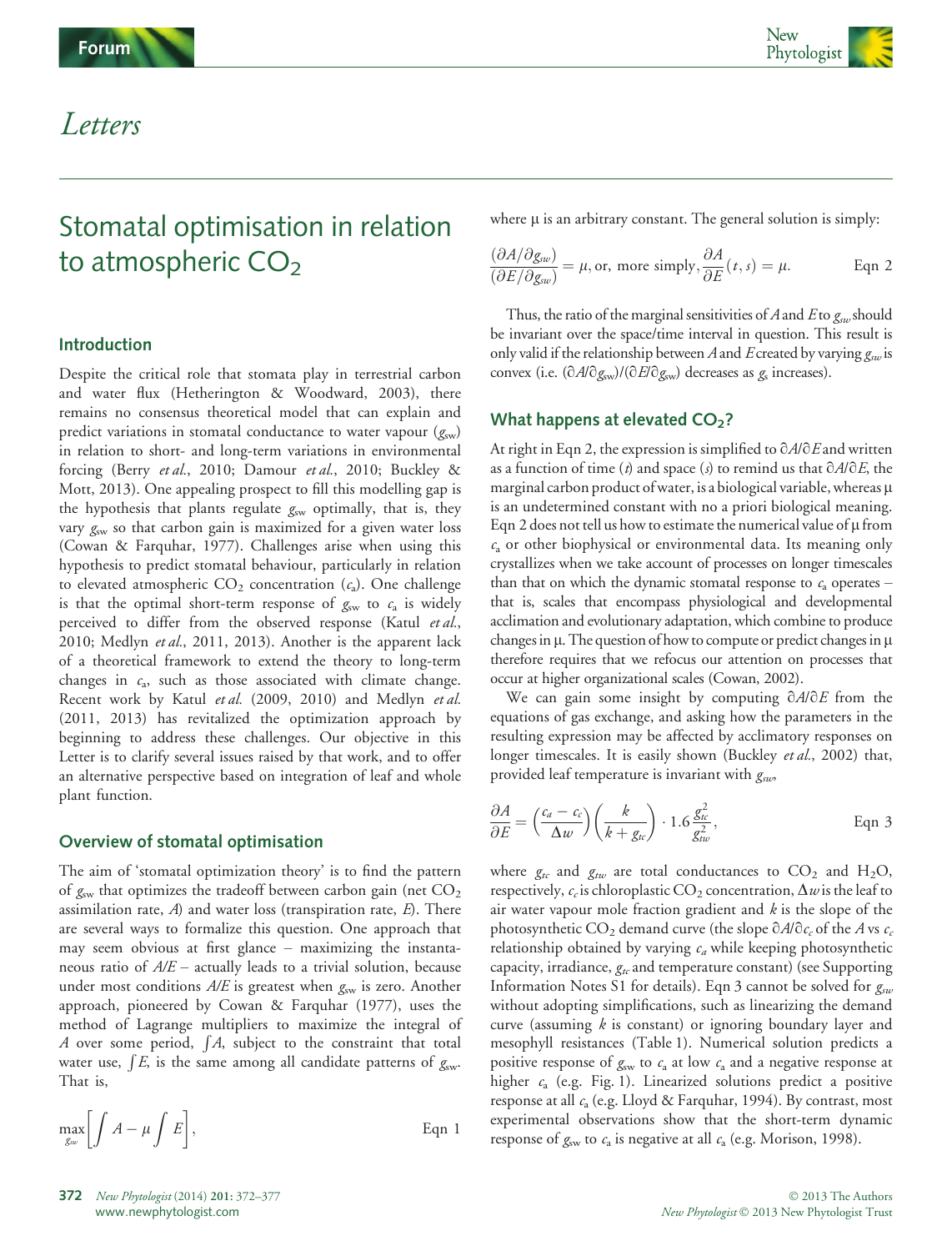| Table 1 Parameters used to compute optimal responses of stomatal |  |
|------------------------------------------------------------------|--|
| conductance to atmospheric $CO2$                                 |  |

| Parameter                                                                                                           | Symbol                         | Units                                     | Value          |
|---------------------------------------------------------------------------------------------------------------------|--------------------------------|-------------------------------------------|----------------|
| Carboxylation capacity at $25^{\circ}$ C<br>Ratio of electron transport<br>capacity at 25°C to V <sub>m25</sub>     | $V_{m25}$<br>$J_{m25}/V_{m25}$ | $\mu$ mol m <sup>-2</sup> s <sup>-1</sup> | 50<br>2.3      |
| Ambient $CO2$                                                                                                       | $C_{a}$                        | $\mu$ mol mol $^{-1}$                     | 400            |
| Leaf to air water vapour mole<br>fraction gradient                                                                  | $\Lambda w$                    | mmol mol $^{-1}$                          | 15             |
| Incident PPFD                                                                                                       | i                              | $\mu$ mol m <sup>-2</sup> s <sup>-1</sup> | 400            |
| Marginal carbon product<br>of water                                                                                 | μ                              | $\mu$ mol mmol <sup>-1</sup>              | 1.5            |
| Maximum quantum yield<br>of electrons from incident PPFD                                                            | $\phi$                         | $e^-$ /hv                                 | 0.35           |
| Curvature parameter for response<br>of potential electron transport<br>rate (J) to PPFD and $J_{m25}$               | $\theta_L$                     |                                           | 0.86           |
| Curvature parameter for response<br>of net assimilation rate to<br>carboxylation- and<br>regeneration-limited rates | $\theta$                       |                                           | 0.999          |
| Leaf temperature                                                                                                    | $T_I$                          | degrees C                                 | 25             |
| Boundary layer conductance<br>to $H_2O$                                                                             | gbw                            | mol $m^{-2}$ s <sup>-1</sup>              | $\overline{2}$ |
| Mesophyll conductance to $CO2$                                                                                      | $g_m$                          | mol $m^{-2} s^{-1}$                       | 0.2            |

This apparent discrepancy between observed and optimal shortterm dynamic responses of  $g<sub>sw</sub>$  to  $c<sub>a</sub>$  has spawned two recent theoretical developments in an attempt to reconcile the theory with the data. One of these developments, by Medlyn et al. (2011), focused on the short-term dynamical response itself. Those authors noted that, because Eqn 3 generally predicts a positive response when photosynthesis is limited by RuBP carboxylation but a negative response when regeneration is limiting (Fig. 1a), it would appear that stomata behave as if regeneration were always limiting. Although such behaviour diverges from the optimal solution under carboxylation-limited conditions, Medlyn et al. (2011) suggested that this may reflect a physiological constraint on stomatal function (they noted evidence that stomatal guard cells lack the machinery needed to distinguish these limitations), and that the discrepancy may not be particularly important in practice, because photosynthesis is more often limited by regeneration.

Katul et al. (2009, 2010) proposed an alternative resolution. They redefined the optimization problem by positing that stomata maximize the *instantaneous* difference between A and the 'water loss in units of carbon,' which they assumed was proportional to  $E$  by a parameter,  $\xi$  (Eqn 10 in Katul *et al.*, 2009 or Eqn 6 in Katul *et al.*, 2010, adapted to our notation):

$$
\max_{g_w} [A - \zeta E].
$$
 Eqn 4

This leads to the solution (modified from Eqn 10 in Katul et al., 2009; see Notes S1 for details):

$$
\frac{\partial A}{\partial E}(t,s) = \xi \left( 1 + \frac{\partial \log_e \xi / \partial g_{sw}}{\partial \log_e E / \partial g_{sw}} \right).
$$
 Eqn 5



Fig. 1 Optimal responses of stomatal conductance,  $g_{sw}$ , to ambient  $CO<sub>2</sub>$  mole fraction,  $c_{a}$ , at different photosynthetic photon flux densities, PPFD (a) and at three values of the marginal carbon product of water,  $\mu$  (b). (a) Solid line, optimal; dashed lines, optimal responses under RuBP regeneration-limited conditions; dash-dot line, under carboxylation-limited conditions.  $\mu$  = 1.5  $\mu$ mol mmol<sup>-1</sup> for all curves in (a), and PPFD = 400  $\mu$ mol m<sup>-2</sup> s<sup>-1</sup> for all curves in (b).

Katul et al. (2009, 2010) then assumed that  $\xi$  is far less sensitive than  $E$  to  $g_{sw}$  implying that

$$
\frac{\partial \log_{e} \xi / \partial g_{sw}}{\partial \log_{e} E / \partial g_{sw}} \ll 1, \qquad \text{Eqn 6}
$$

and reducing Eqn. 5 to

$$
\frac{\partial A}{\partial E}(t,s) = \xi.
$$
 Eqn 7

If  $\xi$  is constant, this solution is identical to Eqn 2. However, Katul et al. (2010) proposed that  $\xi$  is not constant, but instead is proportional to  $c_a$ , that is,

$$
\xi = \zeta c_a. \tag{Eqn 8}
$$

where  $\zeta$  is constant. This assumption transforms the solution to:

$$
\frac{\partial A}{\partial E}(t,s) = c_a \zeta.
$$
 Eqn 9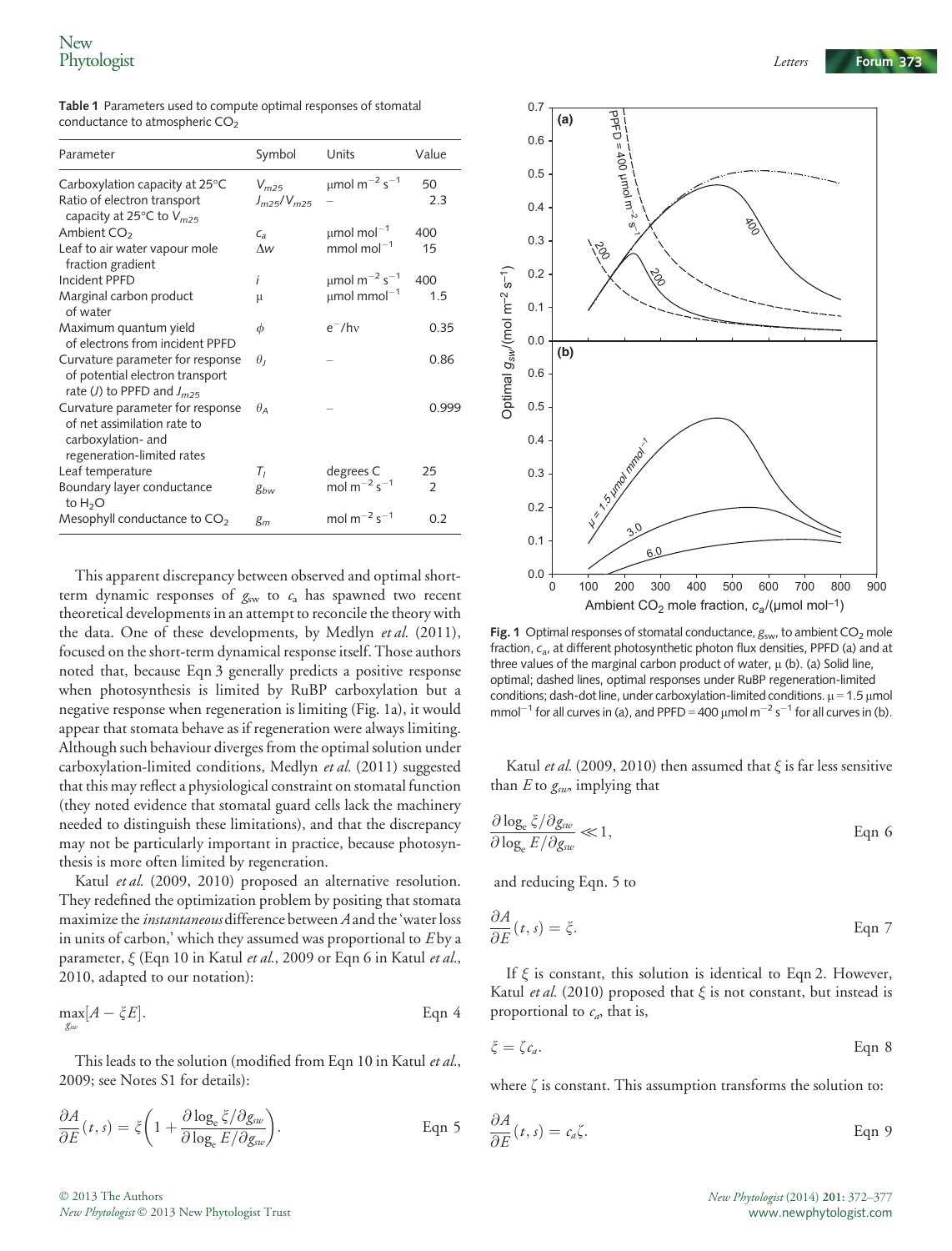When Eqn 9 is applied to Eqn 3, it eliminates the positive response of  $g_{sw}$  to  $c_a$ , thus resolving the discrepancy. It also appears to tell us how  $c_a$  affects  $\mu$ . Eqn 9 has already been adopted in numerous modeling studies (Launiainen et al., 2011; Manzoni et al., 2011a,b; Volpe et al., 2011; Way et al., 2011; Palmroth et al., 2013).

This resolution has several fundamental flaws, however. First, it is unclear why it should be ecologically advantageous to maximize  $A - \zeta c_a E$  rather than  $A - \mu E$ . In fact it is not: the latter solution leads to greater carbon gain under varying  $c_a$  when controlling for water loss (Fig. 2). Second, this resolution is premised on two assumptions (Eqns 6 and 8) about the mathematical and biological properties of the parameter  $\xi$ . Yet because  $\xi$  is never rigorously defined in biophysical terms, Eqns 6 and 8 cannot be justified on biophysical grounds. Katul et al. (2009) thus attempted to justify these assertions empirically: they showed that Eqn 8 fitted the data better than assuming that  $\xi$  is invariant with  $c_a$ , and they justified Eqn 6 by attempting to show empirically that  $\partial A/\partial E$  is far less sensitive than  $E$  to  $g<sub>sw</sub>$ . However, the latter empirical comparisons were flawed and circular. The flaw was that Katul et al. (2009) estimated  $\partial A/\partial E$  from the slope of a relationship between A and E created by changing evaporative demand  $(\Delta w)$  rather than stomatal conductance  $(g<sub>sw</sub>)$ . The slope thus computed is actually the ratio of total derivatives of A and E with respect to  $\Delta w$  ( $dA/d\Delta w$ )/( $dE$ )  $d\Delta w$ , which is negative (cf. fig. 6 in Katul *et al.*, 2009), whereas the correct quantity is the ratio of partial derivatives with respect to  $g_{sw}$  $((\partial A/\partial g_{sw})/(\partial E/\partial g_{sw}) = \partial A/\partial E$ , which is positive. Thus, Eqn 6 has not in fact been validated empirically. The circularity arose from the attempt to justify Eqn 6 by estimating the sensitivity of  $\partial A/\partial E$ to  $g_{sw}$ . In order to use empirical estimates of  $(\partial \ln(\partial A/\partial E)/\partial g_{sw})/$ ( $\partial \ln E / \partial g_{sw}$ ) to validate Eqn 6, Katul et al. (2009) had to assume that  $\xi = \partial A/\partial E$  (Eqn 7) – that is, they had to adopt Eqn 7 in order to derive Eqn 7, which is circular.



Fig. 2 Per cent difference in total carbon gain predicted by Eqns 2 and 9. Total carbon gain was calculated by computing optimal solutions at 100 values of  $c_a$  from 350 to 700 ppm and summing the results. For Eqn 2, the value of  $\mu$  was 1.5  $\mu$ mol mol $^{-1}$  (black bars) or 4.0  $\mu$ mol mol $^{-1}$ (grey bars); for Eqn 9, the value of  $\zeta$  was adjusted to give the same total transpiration rate over the range of  $c_a$  as for Eqn 2.

The a priori identification of  $\xi$  as  $\partial A/\partial E$  may have been motivated by the perception that  $\partial A/\partial E$  and  $\mu$  are the same quantity in the original Cowan–Farquhar problem. This is not correct, despite the impression given by Eqn 2. Eqn 2 is not a definition of the Lagrange multiplier  $\mu$ , nor of  $\partial A/\partial E$ ; rather, it is the solution to maximizing  $\int A - \mu \int E$ . It says that stomatal conductance should vary so that the marginal carbon product of water  $(\partial A/\partial E)$  remains equal to some undefined constant  $\mu$ . The link between the multiplier  $\mu$  and the derivative  $\partial A/\partial E$  only arises after one has solved the constrained optimization problem (Eqn 1). An alternative perspective is that Katul et al. (2009) implicitly adopted  $\xi = 0A/0E$  in the problem statement itself. This avoids the circularity but entails a fundamentally different goal function, in which  $E$  is multiplied not by an undetermined constant, but by  $\partial A/\partial E$  itself. This transforms Eqn 5 and its solution (Eqn 6) to

$$
\max_{g_{\text{new}}} \left[ A - \frac{\partial A}{\partial E} E \right], \tag{Eqn 10}
$$

and

$$
\frac{\partial A}{\partial E} = \frac{\partial A}{\partial E} \left( 1 + \frac{\partial \log_e(\partial A/\partial E)/\partial g_{SW}}{\partial \log_e E/\partial g_{sw}} \right).
$$
 Eqn 11

However, the latter solution resolves to

$$
\frac{\partial \log_e(\partial A/\partial E)}{\partial g_{sw}} = 0.
$$
 Eqn 12

This merely states that  $\partial A/\partial E$  should be invariant as  $g_{sw}$  changes, which is identical to the original Cowan–Farquhar solution. Unlike the latter solution, however, the instantaneous approach does not specify a timescale at which  $\partial A/\partial E$  should be invariant. Furthermore, the goal function in Eqn 10 is of dubious merit. If boundary layer and mesophyll resistance are small, this goal function is equivalent to

$$
A - \frac{\partial A}{\partial E} E = \left(\frac{g_{tc}}{k + g_{tc}}\right) A
$$
 Eqn 13

(see Notes S1). It is unclear what ecological advantage a leaf would gain by maximising this quantity.

We argue that, although the instantaneous approach *per se* is not inherently flawed, the multiplier for E in the goal function  $(\xi)$ cannot simply be  $\partial A/\partial E$ . What, then, does  $\xi$  represent, if not  $\partial A/\partial E$ ? If we are to accept A -  $\mathcal{E}E$  as an ecologically meaningful instantaneous goal function, then the product  $\xi E$  must represent a carbon cost of water loss (indeed, Katul et al. (2010) defined  $\xi E$  as the 'water loss in units of carbon'). Thus,  $\xi$  is the carbon cost of water loss per unit of transpiration, or the unit carbon cost of water loss. This is a very different quantity from  $\partial A/\partial E$ . Thus,  $\partial A/\partial E$ represents how much carbon the plant *gains* for every additional unit of water that it transpires, whereas  $\xi$  represents how much carbon the plant *loses* for every unit of water it transpires. The plant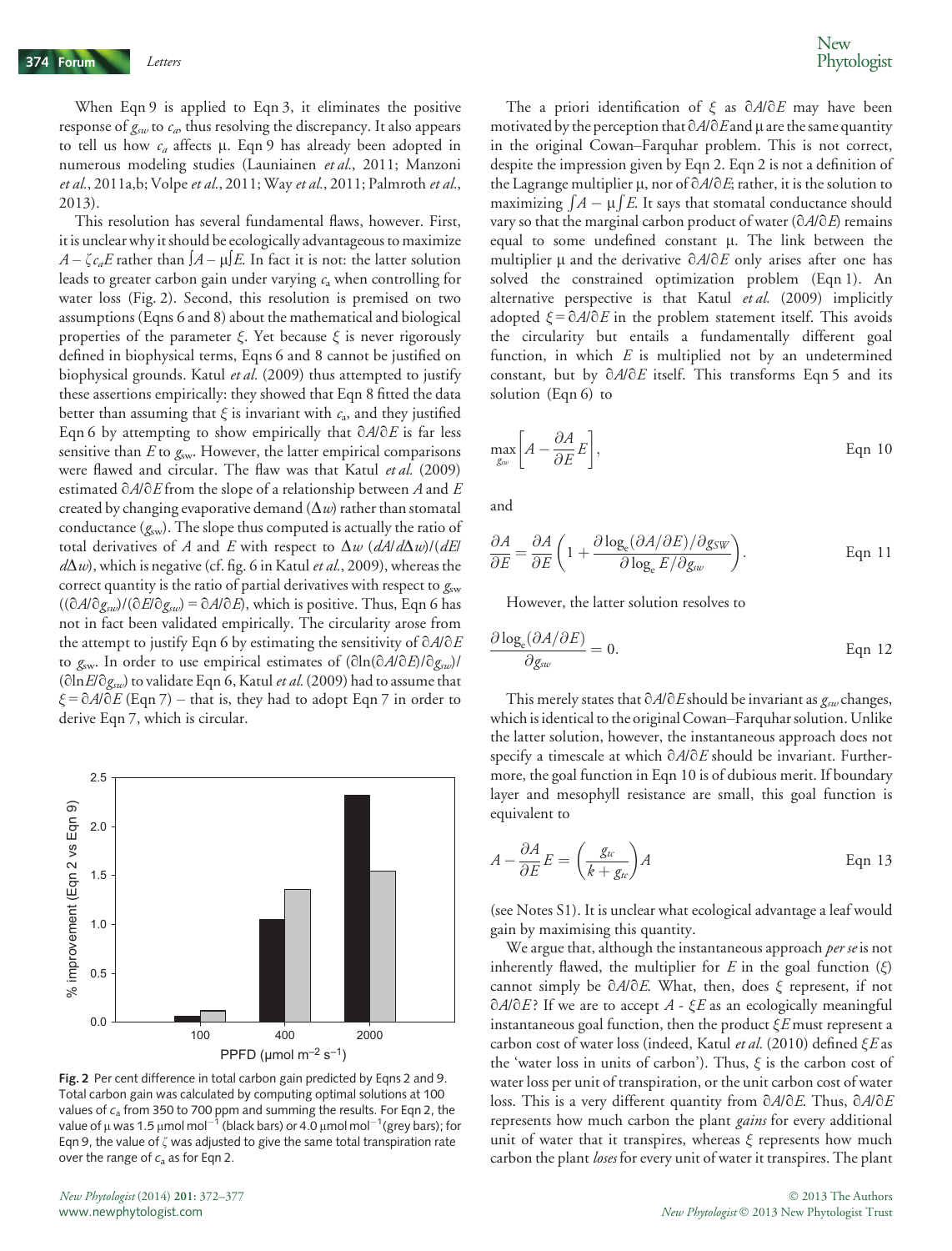loses carbon by transpiring because, to replace evaporative losses, it must invest carbon in roots and xylem to capture and transport water (Givnish, 1986). These two quantities are both derivatives, but in very different domains:  $\partial A/\partial E$  is the derivative of leaf carbon gain with respect to transpiration rate, whereas  $\xi$  is the inverse of the derivative of water supply rate with respect to plant carbon investment in water supply.

#### A different perspective

To understand how and why  $\xi$  or  $\mu$  should change with  $c_a$ , we must consider the question of timescale. Part of the motivation for assuming  $\xi \propto c_a$  (Eqn 9) was the need to reconcile optimal and observed short-term dynamic responses of  $g<sub>sw</sub>$  to  $c<sub>a</sub>$  (Medlyn *et al.*, 2013; Vico et al., 2013). However, if ξ involves whole-plant carbon costs of water loss, as we argue earlier, then it is clear that the timescale for variations in  $\xi$  is much longer than for the short-term dynamic response: namely, it is the timescale at which the carbon costs of water loss change due to changes in soil moisture and root and xylem growth. That timescale ranges from days to decades or even longer. Notably, this is the same as the timescale for changes in total water supply, and thus for the Lagrange multiplier  $\mu$  in the constrained optimization problem. The question, then, is how to predict effects of  $c_a$  on  $\xi$  and  $\mu$  over these longer timescales. Katul *et al.* (2009) argued that  $\mu$  is nonphysical and therefore cannot be independently inferred. However,  $\mu$  has long been understood to involve water supply (Cowan & Farquhar, 1977; Cowan, 1982; Hari et al., 1986; Mäkelä et al., 1996; Schymanski et al., 2008), and Givnish (1986) showed that  $\mu$  should also be affected by functional balance between root and shoot function. We argue that  $\mu$  is in fact highly constrained by biology and physics, and that, with certain assumptions, its numerical value and response to long-term changes in  $c_a$  can be directly computed.

For example, if stomata open too widely, then water loss will reduce leaf water potential below either the turgor loss point or the threshold causing runaway xylem cavitation. This places an upper limit on transpiration rate,  $E_{\text{max}}$ , which can be calculated from biophysical properties, including soil water potential, cavitation threshold water potential, leaf osmotic pressure and plant hydraulic conductance. One possible strategy would be to choose  $\mu$  so that E reaches but does not exceed Emax during the course of a day (Buckley, 2005). This could be modelled by setting  $\mu$  to the largest value that  $\partial A/\partial E$  reaches (calculated at  $E_{\text{max}}$ ) each day (as illustrated in Fig. 3). Like  $E_{\text{max}}$ , that value of  $\partial A/\partial E$  can be computed on a biophysical basis (e.g. Fig. 3b), as shown by Konrad et al. (2008). Although other factors might require this strategy to be modified – for example, effects of progressive soil drought (Mäkelä et al., 1996), competition for water (Cowan, 1982), trunk water storage (Scholz et al., 2011; Pfautsch & Adams, 2012) and osmotic adjustment (Bartlett et al., 2012; Sanders & Arndt, 2012) – our point is that for any strategy, the appropriate value of  $\partial A/\partial E$  is largely determined by measurable biophysical properties that may be affected by  $CO<sub>2</sub>$  enrichment. These include leaf and xylem properties and aspects of plant structure that affect water supply, but they also include carbon investments in roots and leaves, which influence photosynthetic function and thus the return from



Fig. 3 Relationships between transpiration rate,  $E$ , and (a) assimilation rate,  $A$ , and (b) the marginal carbon product of water,  $\partial A / \partial E$ , at different A, and (b) the marginal carbon product of water, ∂A/∂E, at different<br>photosynthetic photon flux densities (PPFD, µmol m<sup>−2</sup> s<sup>−1</sup>). In (b), the grey arrows demonstrate inference of the target value for ∂A/∂E (μ) from the<br>maximum transpiration rate, E<sub>max</sub> (4.0 mmol m<sup>-2</sup> s<sup>-1</sup> in this example): μ is<br>the largest value of ∂A/∂E that coincides with E = E aduring the day the largest value of  $\partial A/\partial E$  that coincides with  $E = E_{\text{max}}$  during the day (1.02  $\mu$ mol mmol<sup>-1</sup> in this example).

investing carbon to deliver water to leaves. Enrichment may also affect stomatal size and density, which influence how individual guard cell responses translate into changes in  $g_{sw}$  (Franks & Beerling, 2009; Lammertsma et al., 2011; Doheny-Adams et al., 2012). It is unlikely that a simple proportionality will emerge between  $c_a$  and  $\mu$  when effects of enrichment on all these properties are accounted for.

To demonstrate how one might begin to assess these integrated effects of  $c_a$  on  $\mu$ , we used two approaches to estimate changes in  $\mu$ following  $CO_2$  enrichment. First, we applied to Eqn 3 the common finding from FACE experiments that the ratio of  $c_i/c_a$  is unaffected by enrichment (Ainsworth & Long, 2005), which suggests that enrichment increases  $\mu$  by c. 17–41% (Fig. 4) (the range reflects differences between regeneration- and carboxylation-limited conditions, and uncertainty about enhancement of dark respiration; details in Supporting Information Notes S1). Second, we present simulations of structural and photosynthetic acclimation of mature trees following a step increase in  $c_a$  from 370 to 570 ppm (previously published by Buckley, 2008), based on a tree growth model in which carbon allocation is optimized with respect to whole-plant carbon gain (DESPOT, Buckley & Roberts, 2006). The model operates on an annual time step and assumes the value of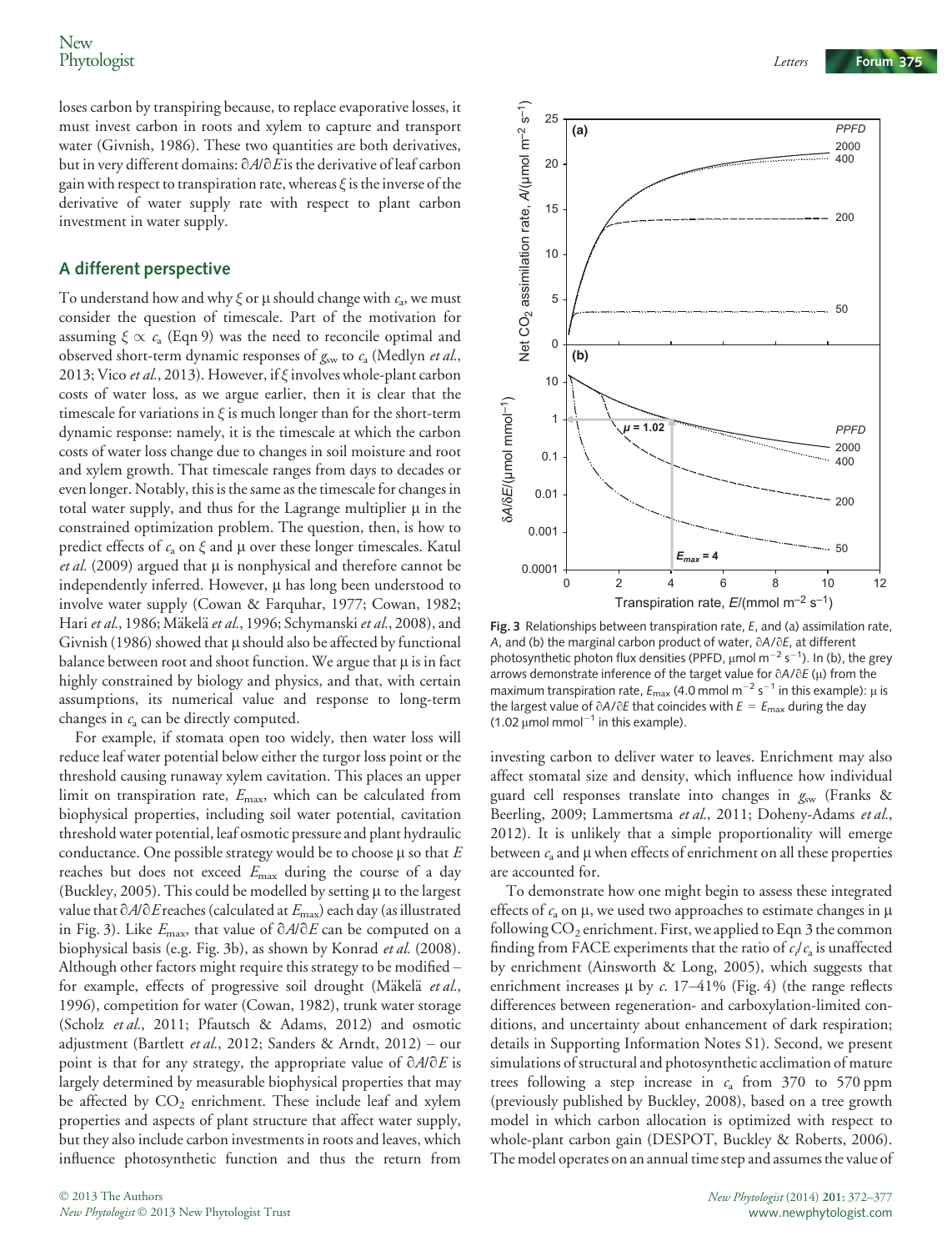376 Forum Letters



Fig. 4 Per cent increase in the marginal carbon product of water,  $\partial A/\partial E$ , resulting from  $CO<sub>2</sub>$  enrichment from 370 to 570 ppm. The increase in  $\partial A/\partial E$ was computed in three ways: using Eqn 8, which assumes that the target value for  $\partial A/\partial E$  is simply proportional to  $c_a$ ; by applying observed results from free air  $CO<sub>2</sub>$  enrichment experiments (Ainsworth & Long, 2005) to Eqn 3; or using the DESPOT tree growth model (Buckley & Roberts, 2006), in which carbon allocation is modulated to maximize carbon gain. FACE data and DESPOT predicted a range of enhancements of  $\partial A/\partial E$ ; upper and lower limits of those ranges are shown.

 $\psi_{\text{leaf}}$  prevailing during active photosynthesis is constant from yearto-year. Because DESPOT itself is based on optimization, this model is especially suited for the task of predicting long-term structural acclimation in response to  $CO<sub>2</sub>$  enrichment in relation to the multipliers in stomatal optimization. These simulations predicted an immediate 19% enhancement in  $\mu$  (relative to a control simulation at constant  $c_a$ ), followed by fluctuations between 36% and 11% over the ensuing years as a result of continuing structural adjustments (Buckley, 2008) (Fig. 4). By contrast, the hypothesis that  $\partial A/\partial E$  is simply proportional to  $c_a$ (Eqn 8) predicts a much larger increase of  $54\%$  in  $\mu$  following  $CO<sub>2</sub>$  enrichment (Fig. 4). These results complement the widespread finding that enrichment causes rapid direct responses at the leaf scale, but that these effects are often damped by more gradual changes at the plant scale and above (Saxe et al., 1998; Ainsworth & Rogers, 2007; Kirschbaum, 2011; Wang et al., 2012).

### Embracing complexity to move optimisation forward

Medlyn *et al.* (2013) commented that the effects of  $c_a$  on  $\mu$  are unlikely to be understood without considering optimization on a longer timescale. We strongly agree, and we suggest that the appropriate timescale is that at which whole plant photosynthetic resource balance, and therefore carbon allocation, are modulated. The brief analysis earlier shows that it is possible to consider effects of  $CO_2$  enrichment on the mysterious Lagrange multiplier,  $\mu$ , at the heart of stomatal optimization, on a biophysical basis – we simply need to expand our perspective from the leaf to the whole plant. This brings additional complexity and uncertainty, but the benefits of rigorously extending stomatal optimization theory to future climates certainly outweigh the costs.

## Acknowledgements

The authors thank Graham Farquhar for helpful discussions, and three anonymous reviewers for useful comments on an earlier draft of this paper. T.N.B. was supported by the US National Science Foundation (Award no. 1146514) and by the Grains Research and Development Corporation (GRDC).

## Thomas N. Buckley<sup>1</sup>\* and Stanislaus J. Schymanski<sup>2</sup>

<sup>1</sup>IA Watson Grains Research Centre, Faculty of Agriculture and Environment, The University of Sydney, Narrabri, NSW 2390, Australia;<br><sup>2</sup>ETH Zürich, Soil and Terrestrial Environmental Physics,

Universitätstrasse 16, 8092 Zürich, Switzerland

(\*Author for correspondence: tel +61 2 6799 2227;

email t.buckley@sydney.edu.au)

### References

- Ainsworth EA, Long SP. 2005. What have we learned from 15 years of free-air  $\mathrm{CO}_2$ enrichment (FACE)? A meta-analytic review of the responses of photosynthesis, canopy properties and plant production to rising  $CO<sub>2</sub>$ . New Phytologist 165: 351–372.
- Ainsworth EA, Rogers A. 2007. The response of photosynthesis and stomatal conductance to rising  $[CO_2]$ : mechanisms and environmental interactions. Plant, Cell & Environment 30: 258–270.
- Bartlett MK, Scoffoni C, Sack L. 2012. The determinants of leaf turgor loss point and prediction of drought tolerance of species and biomes: a global meta-analysis. Ecology Letters 15: 393–405.
- Berry JA, Beerling DJ, Franks PJ. 2010. Stomata: key players in the earth system, past and present. Current Opinion in Plant Biology 13: 232–239.
- Buckley TN. 2005. The control of stomata by water balance (Tansley Review). New Phytologist 168: 275–292.
- Buckley TN. 2008.The role of stomatal acclimation in modelling tree adaptation to high CO<sub>2</sub>. Journal of Experimental Botany 59: 1951-1961.
- Buckley TN, Miller JM, Farquhar GD. 2002. The mathematics of linked optimisation for nitrogen and water use in a canopy. Silva Fennica 36: 639–669.
- Buckley TN, Mott KA. 2013. Modeling stomatal conductance in response to environmental factors. Plant, Cell & Environment 36: 1691-1699.
- Buckley TN, Roberts DW. 2006.DESPOT, a process-based tree growth model that allocates carbon to maximize carbon gain. Tree Physiology 26: 129–144.
- Cowan IR. 1982.Water use and optimization of carbon assimilation. In: Lange OL, Nobel CB, Osmond CB, Ziegler H, eds. Encyclopedia of plant physiology. 12B. Physiological plant ecology. Berlin, Germany: Springer-Verlag, 589–630.
- Cowan I. 2002. Fit, fitter, fittest; where does optimisation fit in? Silva Fennica 36: 745–754.
- Cowan IR, Farquhar GD. 1977. Stomatal function in relation to leaf metabolism and environment. Symposium of the Society for Experimental Biology 31: 471–505.
- Damour G, Simonneau T, Cochard H, Urban L. 2010. An overview of models of stomatal conductance at the leaf level. Plant, Cell & Environment 33: 1419-1438.
- Doheny-Adams T, Hunt L, Franks PJ, Beerling DJ, Gray JE. 2012. Genetic manipulation of stomatal density influences stomatal size, plant growth and tolerance to restricted water supply across a growth carbon dioxide gradient. Philosophical Transactions of the Royal Society B: Biological Sciences 367: 547–555.
- Franks PJ, Beerling DJ. 2009. Maximum leaf conductance driven by  $CO_2$  effects on stomatal size and density over geologic time. Proceedings of the National Academy of Sciences, USA 106: 10343-10347.
- Givnish TJ. 1986. Optimal stomatal conductance, allocation of energy between leaves and roots, and the marginal cost of transpiration. In: Givnish TJ, ed. On the economy of plant form and function. Cambridge, UK: Cambridge University Press, 171–213.